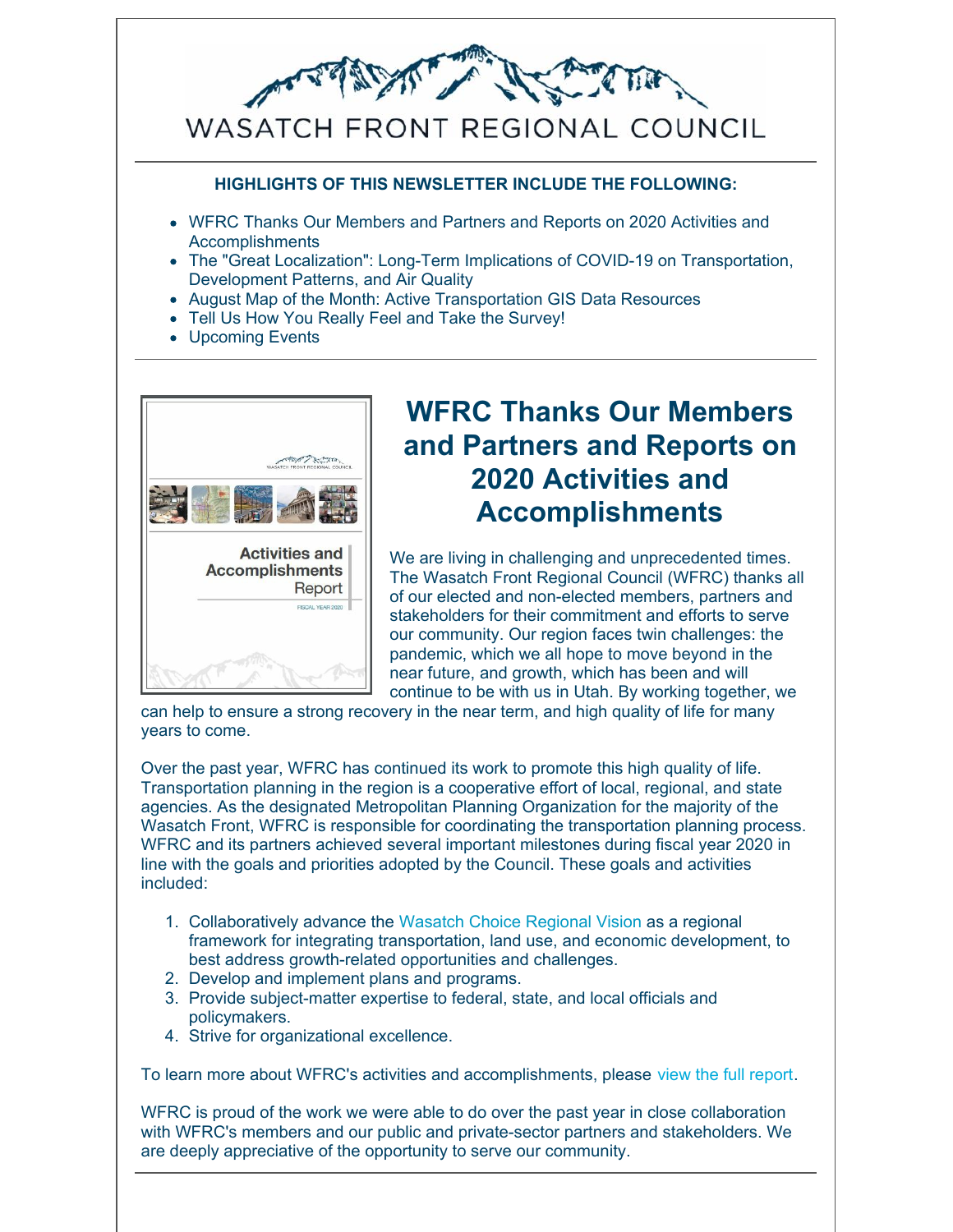# **The "Great Localization": Long-Term Implications of COVID-19 on Transportation, Development Patterns, and Air Quality**



COVID-19 is an important moment in the history of cities. Even as we continue to battle the public health emergency of COVID-19, and are grappling with the economic emergency, we are beginning to understand that living with a pandemic may forever alter people's lifestyles and decisions. COVID-19 shifts include teleworking, more online shopping, less commuting and driving, different uses of living and working spaces, and more biking and walking. In short, life has been revolving more around our neighborhoods. This is a "great localization" of life and activity.

Enduring changes in lifestyle like these can affect the physical form and function of cities. This happened when automobile use and suburbanization boomed after World War II, and may shift again in the coming years. Despite being forced upon us by COVID-19, we have learned that localization of activity can have positive effects for many households, businesses, and the economy. For example, it can mean reduced travel demands, more walking and bicycling, and overall improvements to air quality. These changes also have the potential to impact municipal revenues. Economic benefits follow the teleworker, including the ability for municipalities to capture the teleworkers' distribution of online retail sales taxes.

So what communities will the teleworker choose to live in? If patterns of activity are centered more around the home, and teleworkers can work from anywhere, they may choose to live in a more complete community.

How will municipalities respond to these potential long-term changes? Communities are made more complete with the presence of strategically located town centers, a part of the shared Wasatch Choice [Regional](https://wfrc.org/vision-plans/wasatch-choice-2050/) Vision. Having nearby destinations in town centers like grocery stores, restaurants, parks, or haircuts is part of the recipe to attract teleworkers. A town center will also be more desirable if it is designed to be real community amenity by being walkable and having character.

Recently, WFRC Executive Director Andrew Gruber and Deputy Director Ted Knowlton presented these long-term implications during the Utah Legislature's Clean Air Caucus meeting. You can listen to the full meeting by clicking the button below.

#### LISTEN HERE: UTAH CLEAN AIR CAUCUS [MEETING](https://www.facebook.com/todd.weiler/videos/10158634513398044)



# **August Map of the Month: Active Transportation GIS Data Resources**

Building on the work of so many WFRC partners, the first comprehensive bicycle and pedestrian maps and datasets are now available for the Wasatch Region! Our new Active [Transportation](http://www.wfrc.org/at-map) GIS Data Resources web [map](http://www.wfrc.org/at-map) allows you to view

and explore all of this newly available active transportation (AT) information from the comfort of your favorite browser. This information is more important than ever, as bike use has increased by nearly 100% during the pandemic, and our region is likely to see lasting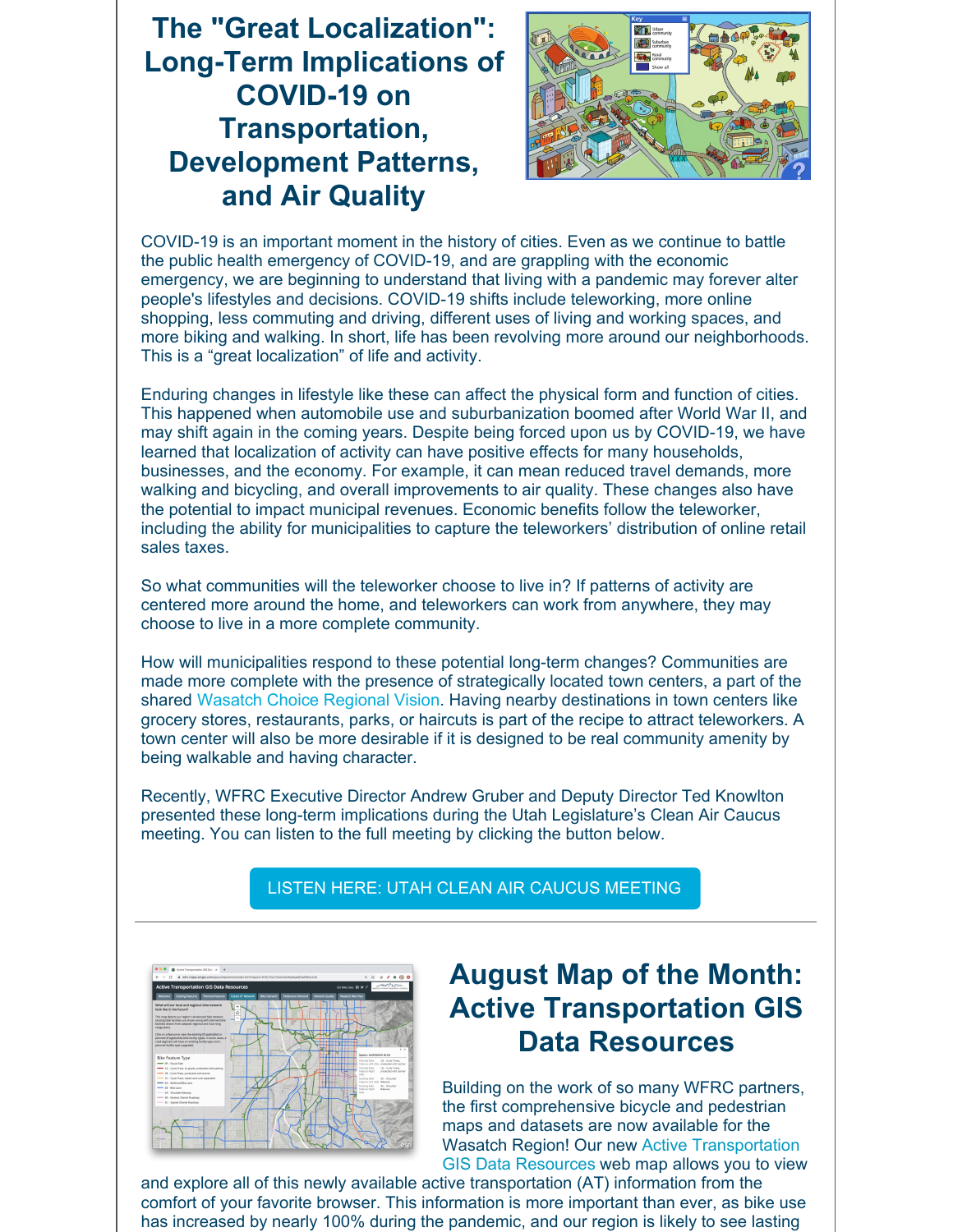gains in biking for commuting and for recreation.

Each tab of the map offers a different view of the AT network, including:

- Existing pathways and on-street bike infrastructure
- Plans for new regional and local AT facilities
- A future "build-out" view of the bicycle network
- Bike and pedestrian demand indicators
- Level of traffic stress and other Network Quality measures

Our new map also contains [links](https://gis.utah.gov/bike-related-gis-data-resources/) to access all of this information as GIS-formatted map data.

You can also find this map in WFRC's new [interactive](https://maps.wfrc.org/) map gallery. For more information, contact [nicole@wfrc.org](mailto:nicole@wfrc.org) or [analytics@wfrc.org](mailto:analytics@wfrc.org).

# **Tell Us How You Really Feel and Take the Survey!**



#### **West Bench General Plan - Vision**

Do you want to shape the future of the West Bench? Salt Lake County is preparing a long-range plan for the unincorporated western areas of the County. All good plans begin with a vision. Your input is critical to this process. Please tell us what you think about the vision statements in the short survey.

TAKE THE [SURVEY](https://www.surveymonkey.com/r/westbench)

### **Upcoming Events**



### **ULCT 2020 Annual Convention**

"Respond, Recover, Reimagine" September 21st - 25th, 2020

Utah [League](http://www.ulct.org/) of Cities and Towns (ULCT) is partnering with American Planning [Association](https://apautah.org/) (APA) and Wasatch Front [Regional](https://wfrc.org/) Council (WFRC) to bring you opportunities Monday through Friday to see and hear the latest about planning, managing, communicating, and innovating in your city or town. With more than 30 workshops, multiple mobile tours, roundtable discussions, a debate between the two candidates running for Governor, and keynote speakers including author Peter Kageyama, "Love Your City", and Reverend France Davis, you will not want to miss this event! The event is fully virtual, except for opportunities for the local mobile tours. We hope to "see" you there!

#### [REGISTER](https://web.cvent.com/event/fa3ae2f2-46c0-42db-a8a5-2ebbffe7afc6/summary) HERE